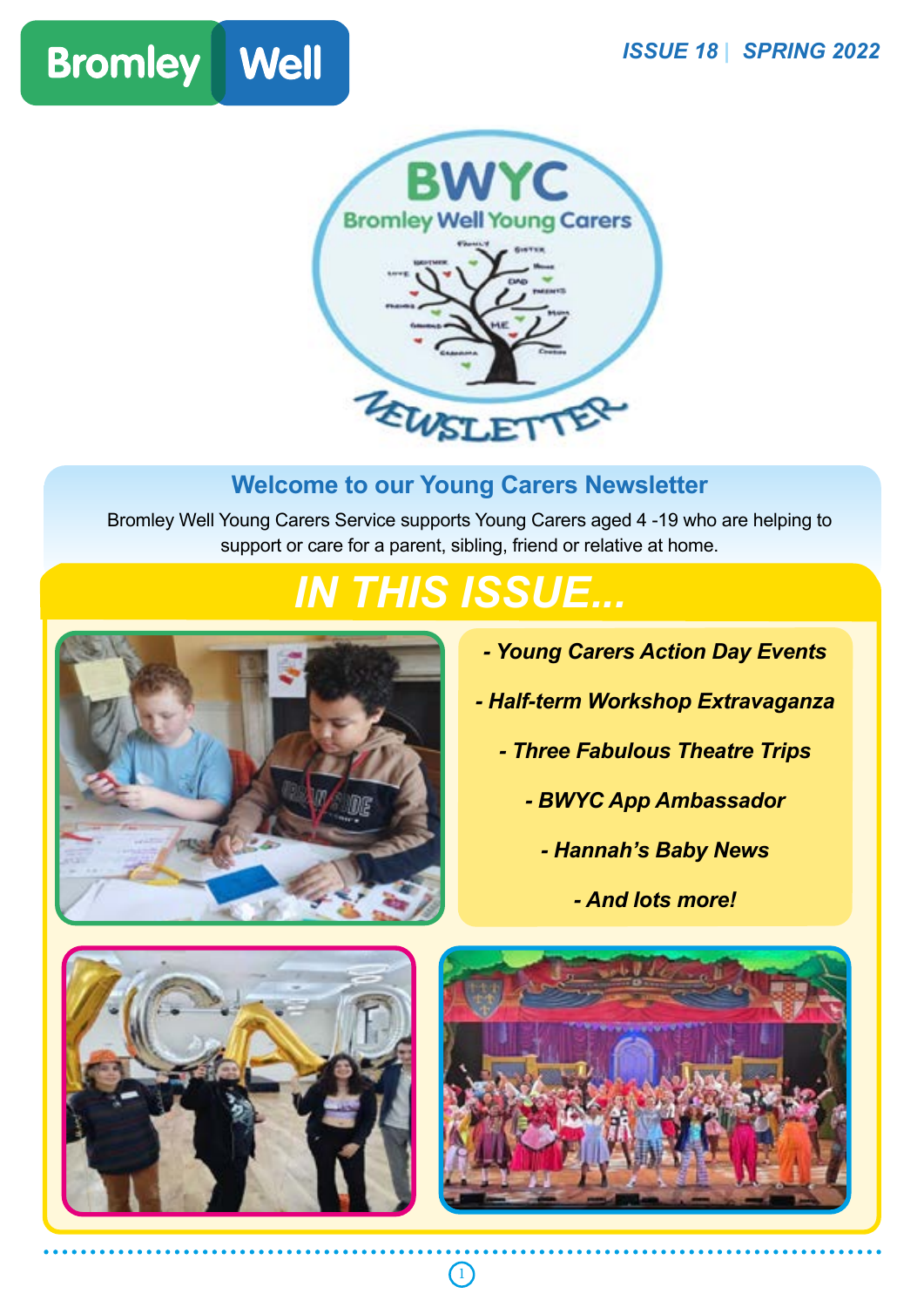## Young Carers Action Day 2022

#### Party Time

We certainly pulled out all the stops to celebrate in style on the 16th March!

Young Carers Action Day is a very important date in all Young



Carers diaries and this year was no exception.



Each year a new theme is decided by Young Carers

themselves. As the theme for 2022 was *Taking Action on Isolation,* we decided to bring as many of you together as possible for a fantastic evening of entertainment.

Over 70 of you hurried home from school to attend the party extravaganza, which included the

infamous 'Funky Chicks,' lots of dancing, prizes, fun and a fantastic snow machine. There was also a photo booth, art and a board games area, not to mention the absolute cherry on the cake… an ice cream van! And let's not forget the actual cake provided by Free Cakes for Kids Bromley; It was truly magnificent and very tasty!

*"Thank you so much for today. Florence had such a wonderful time. She's sitting eating her cake as I write this!! She was particularly impressed that it's a rainbow cake!!!!"*





We were all delighted when Young Carer Harriet took to the stage to read her beautiful poem about isolation. Thank you Harriet for sharing your poem. Watch it here.

Everyone certainly had lots of fun. Same time next year?



*"I had lots of fun today at the party, I just wanted to thank you for the support you have given me, it was so lovely to come together and dance around"*

We would like to thank Amrita Hall for allowing us to use their beautiful venue for free. It really is a very special place with a lovely welcoming atmosphere. Further thanks go to Bromley Party Shop for the huge helium balloons at a discounted price. Some lucky Young Carers went home with the lovely balloons at the end of the night.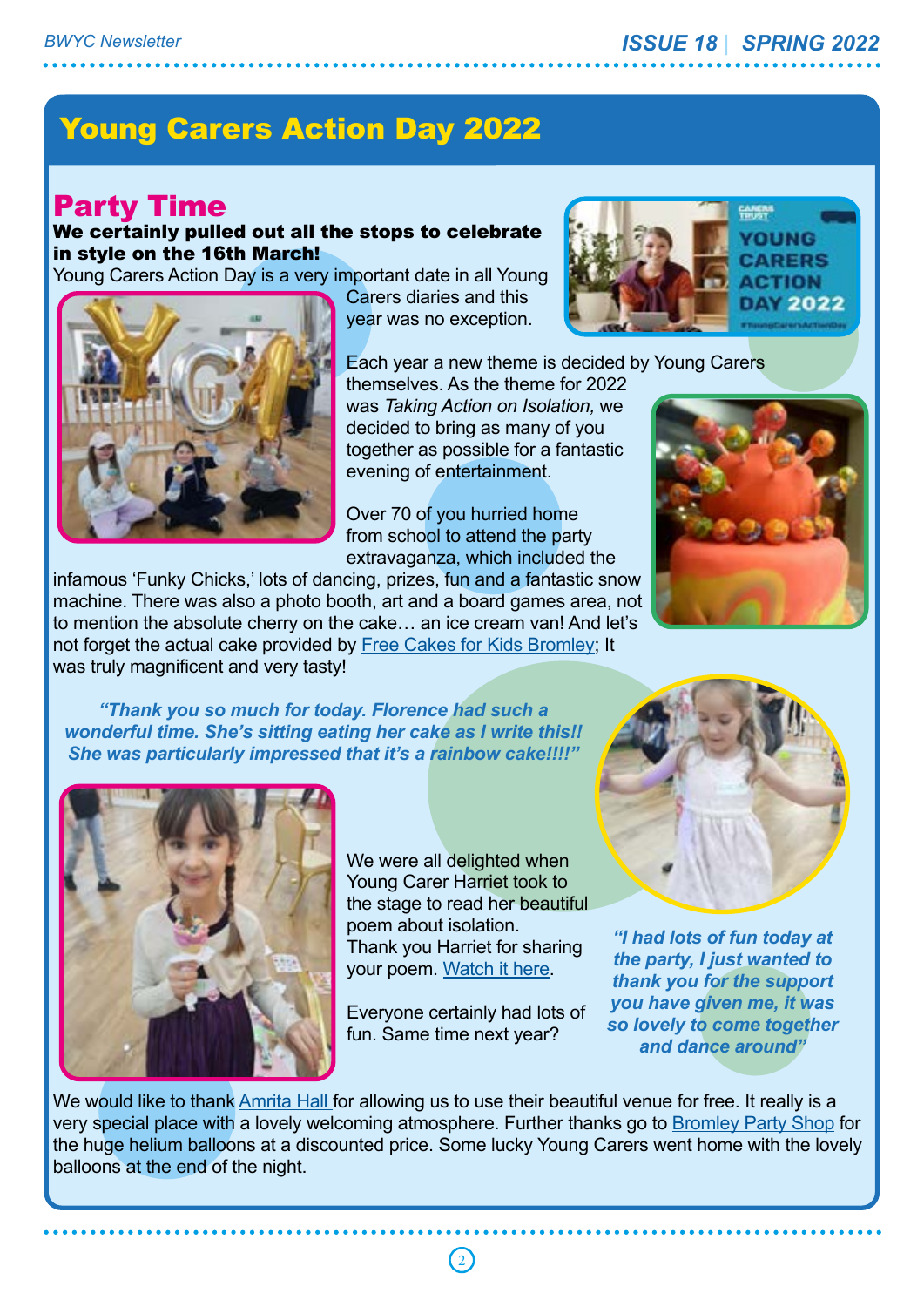#### Young Carers Action Day 2022

#### Lights, Camera, Action!

Eight Young Carers, aged 16 plus, were excited to be invited to a filming and editing masterclass organised by advertising agency Brooklyn Brothers as part of the Young Carers Action Day 2022 celebrations with the Carers Trust.

Our Young Carers spent the day at the Brooklyn Brothers' stunning offices in Liverpool Street, where they were treated like superstars.

The atmosphere was relaxed and fun and Young Carers had a chance to immerse themselves into 'city working' whilst networking in the world of advertising.

#### *"This has made me want to work in London for sure"*

New skills were acquired, exciting opportunities revealed and future ambitions made. We think the adverts are simply brilliant!



Watch them here:

https://www.youtube.com/watch?v=vyet-tZRNMc https://www.youtube.com/watch?v=meSIFJJOxB8 https://www.youtube.com/watch?v=ReboMs3CaYk https://www.youtube.com/watch?v=sp-PYbEkvr0 https://youtu.be/lP70XJBhzCY



*"This is so cool"*





## Art & App Get Together

We were delighted to welcome over 30 Young Carers for a fun-packed 'Time Together Tuesday' session even though it was, in fact, a Wednesday as the Young Carers enjoyed reminding us!

Young Carers took part in decorating bags, making masks, glitter art and playing board games, all whilst forming new friendships and having fun together.

3

#### *"My child had a great time, and it was really beneficial for her to have something just for herself"*

Thanks to Annabel, our newly appointed app ambassador, for sharing with her peers her knowledge and insight into your BWYC app. She supported other Young Carers with downloading and using the app to its full advantage.

**Would you like to join our app redevelopment group?** Do let Lorna know if you would like to join our new BWYC App steering group.

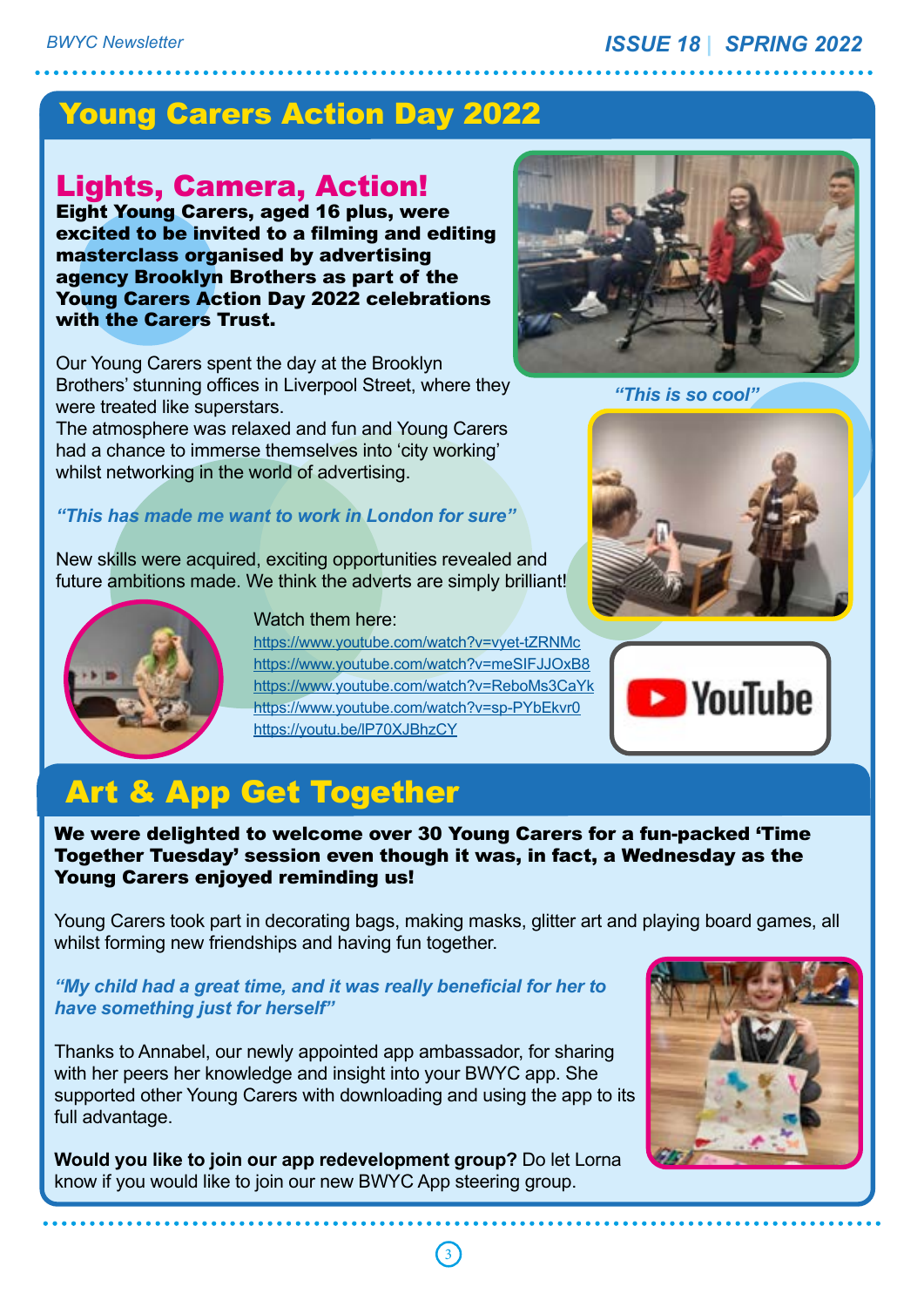## Wonderful Half-term Workshops



*"It was really good for Oscar to make new friends and have time away from his brother"*

We are very fortunate to have developed fantastic relationships with the guys and gals from Mousetrap and Create Art which evolved from our lockdown Zoom sessions. During half term, over 20 Young Carers attended the two different workshops at Beckenham Place Mansion. Holding both workshops at the same venue worked out to be an unintentional bonus - Young Carers were able to spend time at lunch mixing together and

meeting other Young Carers that they may not have met otherwise!

Thanks to Beckenham Place Mansion for use of their beautiful space for the week.

*"Thank you for being so patient and understanding with Alexi"*

#### Mousetrap Workshop

**Young Carers enjoyed themselves learning new theatre and drama skills during this fabulous three-day activity.** Our brief to Tash at Mousetrap was to deliver an event based around this year's Young Carers Action Day theme 'Taking Action against Isolation.'

Young Carers successfully created a production about tackling isolation and coming together. New meaningful friendships were formed throughout the week and on the final day, over 30 parents and guardians enjoyed Young Carers performing their final 'masterpieces.'

*"Increased confidence and she decided to audition for the school play this week"*

Create Art - Money Matters Workshop

**Secondary-school-aged Young Carers enjoyed the art of zine making all whilst learning key skills around money:** How to save it, how to spend it wisely and how to invest the money that had been saved! Comparing supermarkets prices proved to be informative and the empowering 'Needs vs Want' lesson was thought provoking and caused some deliberation amongst those attending.



*"My child enjoyed her three-day art course, and it gave her something to look forward to and something to talk about. Also gave her a slight confidence boost meeting people her own age and having to start up a conversation"*

*"Mason made new friends, went out with a smile and come home with a bigger one. He deserved this so much"*

# *the dream work! "My daughter totally loved it!"*

*Teamwork makes* 

4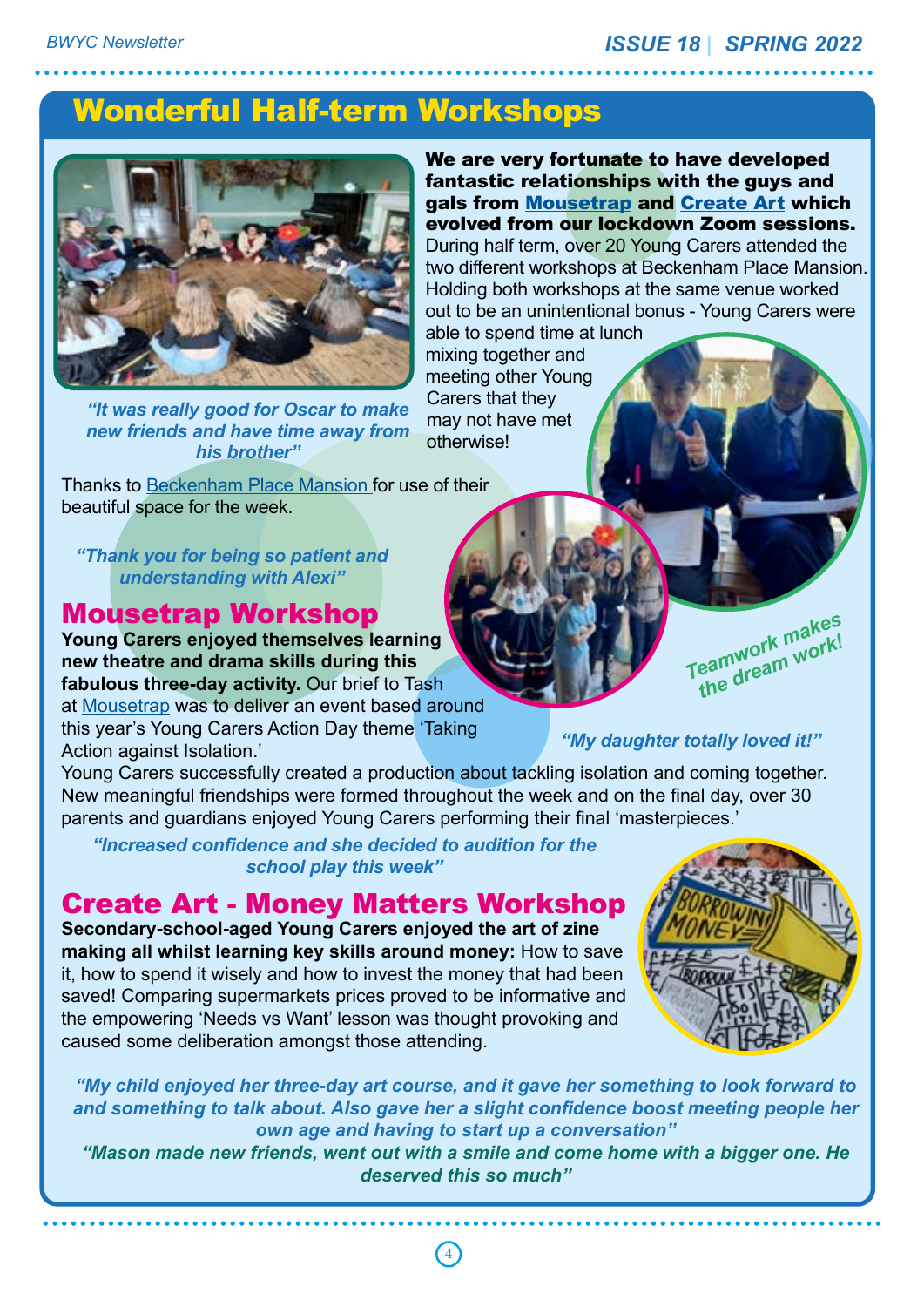## It's Showtime: Fabulous Theatre Trips

#### **Wicked**

Back in January, 16 Young Carers joined us for a stupendous evening at the Apollo Theatre in London. Young Carers certainly dressed to impress as this was a long overdue treat promised during lockdown following a three-day Mousetrap Zoom workshop.

A "wicked" evening was had by all and, for some, this was their very first trip to see a West End production. It was a late night, but all those smiley, happy faces confirmed that it was well worth being a little tired!

*"My daughter can be very introverted so events that include face-to-face contact are very good for her. She was very excited to tell me about it on her return home"*



"Eva had THE best time.<br><sup>icals</sup> are her favors time.<br>have to her favors time. *Musicals had THE best time.*<br>*d we have had the favourite thine.*<br>*repeat ever sine soundtra And "Eva had THE best time.*<br> *and we have had the soundtrack on*<br> *repeat ever since the tring*<br> *Thank you!!! repeat ever since the trip" Thank you!"*



*"That was WICKED!"*

*"Amazing trip, so grateful to the Young Carers Team. AG made couple of new friends and was buzzing for days after the trip"*

#### Alice in Wonderland Pantomime

We were delighted to attend as guests of Price Waterhouse Coopers in January at the Peacock Theatre, London. What a treat it was to dance and sing along throughout this fantastic production as 17 very excited Young Carers joined us for an evening of frivolities. We even had our very own 'Tea Party' on the coach home whilst enjoying the lovely London lights. A brilliant evening that will certainly remain in Young Carers memories for a long time…

5



*"Well organised. I knew she would be looked after. She came back buzzing!"*

*"Both girls absolutely loved the trip and have not stopped talking about it since!! They said that they made friends, got to dance, and even told me that the kids beat the grown-ups!! Thank you so much!"*

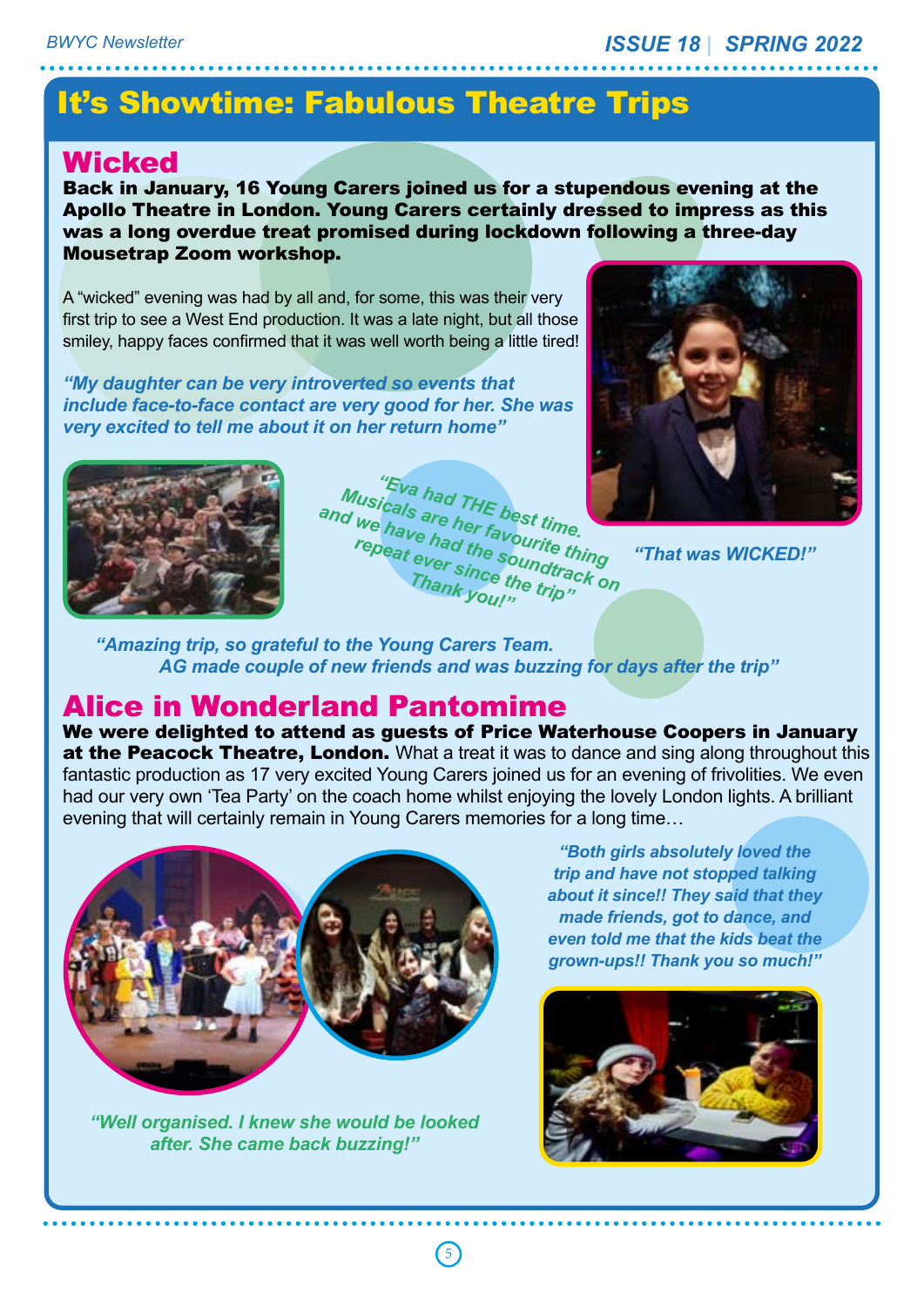## It's Showtime: Fabulous Theatre Trips

#### Mamma Mia

Here we go again… how wonderful that our Young Carers were able to enjoy another lovely trip to London to dance and sing in the aisles of the Novello Theatre.

Having spent three days together during February half term learning theatre and drama skills, Young Carers were excited to

take time out once again to share pizza, chat and have fun, before heading off to take their seats for the performance.





*"We had so much fun" Watch the video review here!*

#### Welcome Baby Grace & Welcome Julie

**Young Carers Support Worker, Hannah, has given birth to a beautiful baby girl.**  Both are doing well and Hannah and Grace may well be making a surprise appearance during a summer activity.



**Introducing Julie Cook, who is covering Hannah's role while she is on maternity leave.** Julie was previously employed as the



Children's Wellbeing Coordinator for Bromley Mencap (the role ended in December 2021) and is enjoying meeting you all. Julie likes spending her spare time with her family – two teenage boys, her husband and their two-and-half-year-old golden retriever. Julie enjoys walking, travelling and spending evenings playing games. She also enjoys sewing, Zumba and meeting up with friends for a chat!

**Julie works three days a week. Her usual working days are Tuesday, Wednesday and Thursday. Julie.cook@bromleywell.org.uk**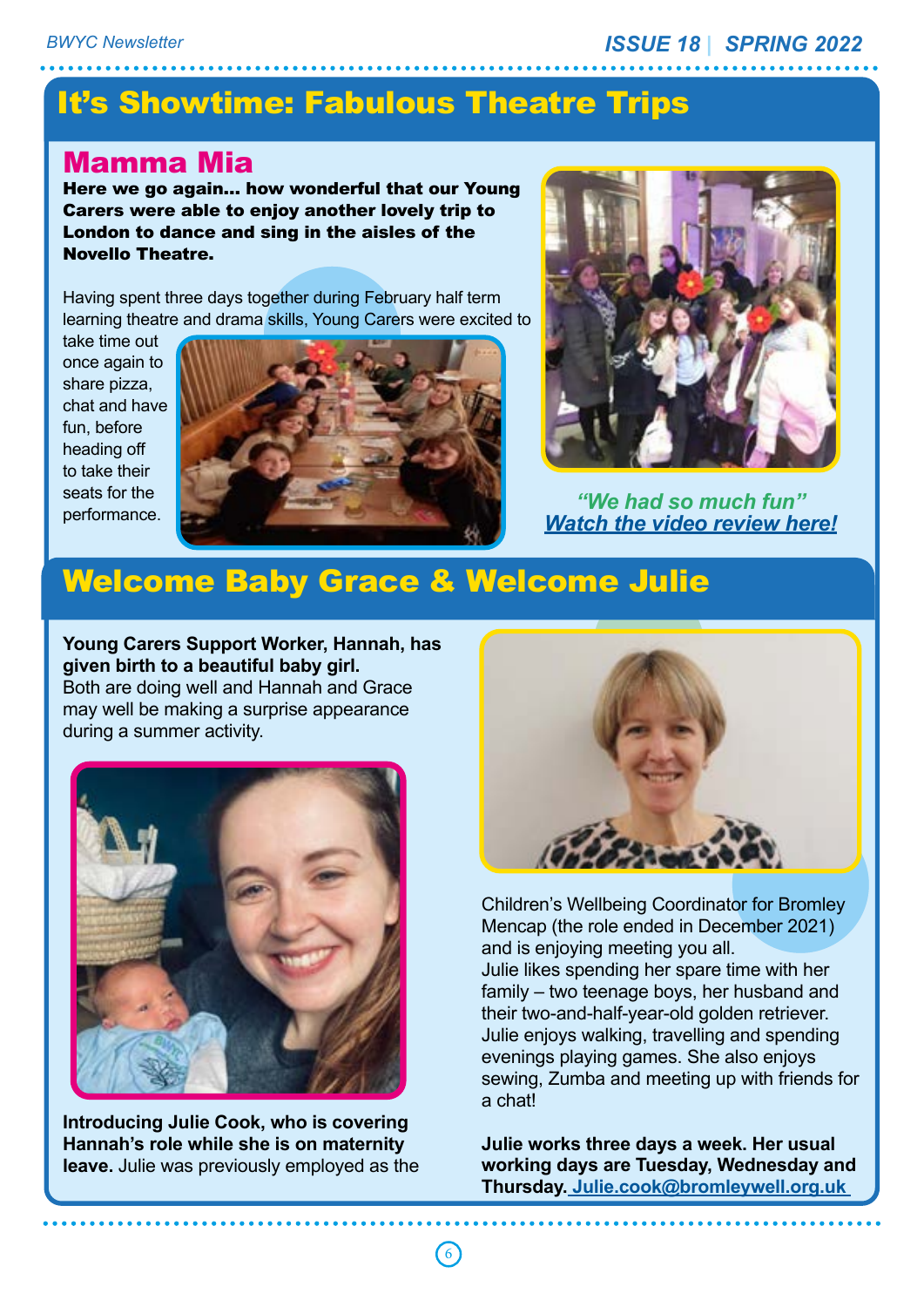## Young Carers App

#### Have you downloaded your Bromley Well Young Carers App?

By using the app, you are in control of checking out what activities and workshops are coming up in the *'What's Happening Section'* and of course reading the BRILLIANT newsletter in the *'Downloads'* section.



The app has loads more features that support you all, including an *'About Me'* section. This section really helps Lorna and Julie make sure that we are organising workshops that will support you all!

*Would you like to join our app redevelopment group? All Young Carers are welcome to join and give us valuable feedback. Please let Lorna know if this is something that you are interested in.*

And remember to contact us if you need help downloading the app!

## 16+ WhatsApp Group



Have you joined the 16+ WhatsApp Group?

If you're a registered Young Carer aged 16 -19 contact Lorna or Julie to be added to the Young Adult Carers WhatsApp Group.

This group is a safe space to chat, receive additional support around transitioning, employment, what's on at BWYC and more!



# Emotional Support

If you have any concerns about your mental health, your caring situation or you just want to talk, we are here for you.

If you would like a 1-1 emotional support session, call or text us! **Lorna: 07598 828070 Julie: 07594 091769**

For more support: https://community.themix.org.uk/ https://www.kooth.com/

## BWYC Social Media

Follow us on our social media platforms for up-to-date posts on what's happening at BWYC! Click on the links below.



**Instagram: Bromley Well Young Carers** 



Twitter: BromleyWell\_YC

For more information check out our website: https://www.bromleywell.org.uk/ourservices/young-carers/